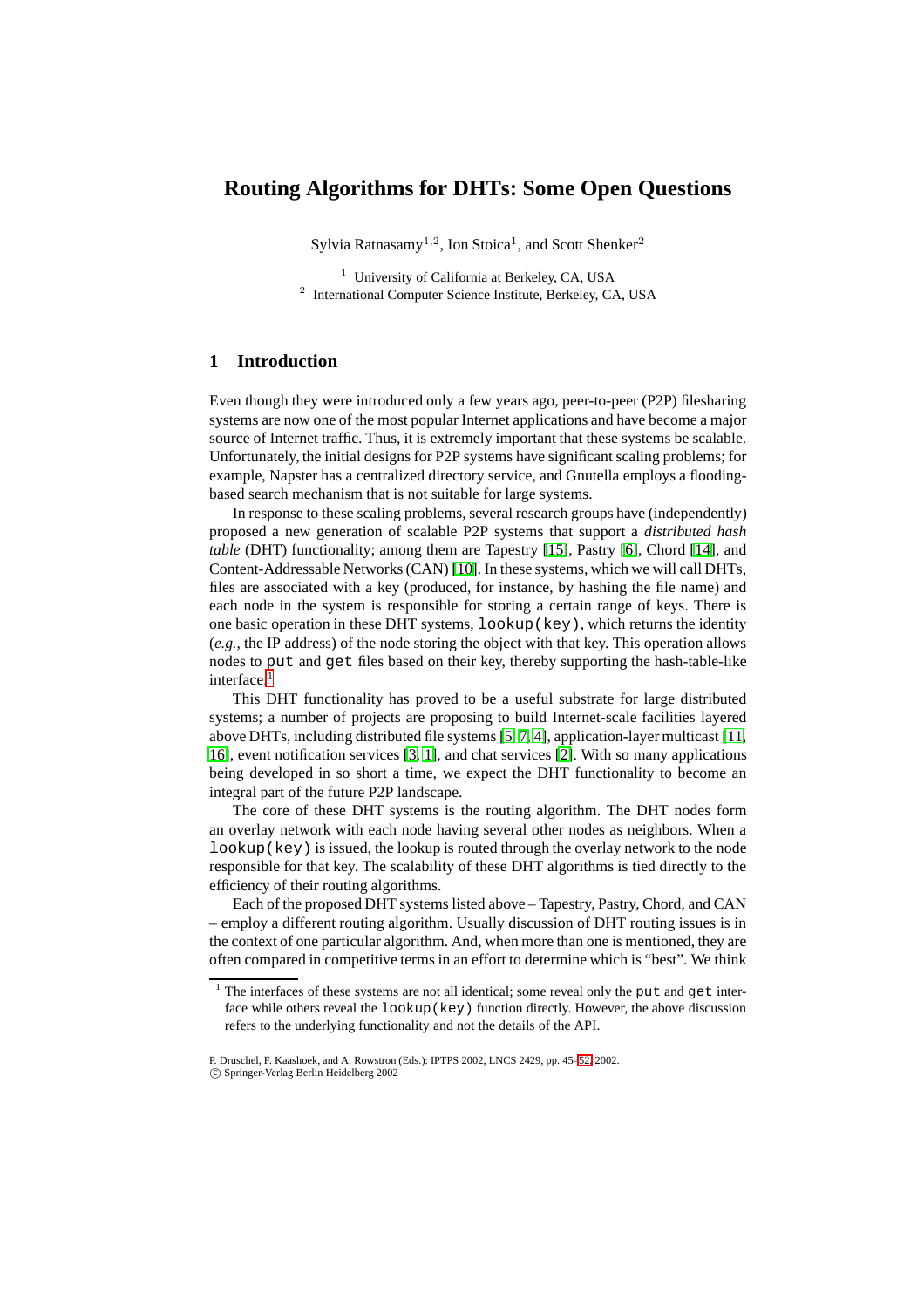both of these trends are wrong. The algorithms have more commonality than differences, and each algorithm embodies some insights about routing in overlay networks. Rather than always working in the context of a single algorithm, or comparing the algorithms competitively, a more appropriate goal would be to combine these insights, and seek new insights, to produce even better algorithms. In that spirit we describe some issues relevant to routing algorithms and identify some open research questions. Of course, our list of questions is not intended to be exhaustive, merely illustrative.

As should be clear by our description, this paper is not about finished work, but instead is about a research agenda for future work (by us and others). We hope that presenting such a discussion to this audience will promote synergy between research groups in this area and help clarify some of the underlying issues. We should note that there are many other interesting issues that remain to be resolved in these DHT systems, such as security and robustness to attacks, system monitoring and maintenance, and indexing and keyword searching. These issues will doubtless be discussed elsewhere in this workshop. Our focus on routing algorithms is not intended to imply that these other issues are of secondary importance.

We first (very) briefly review the routing algorithms used in the various DHT systems in Section [2.](#page-1-0) We then, in the following sections, discuss various issues relevant to routing: state-efficiency tradeoff, resilience to failures, routing hotspots, geography, and heterogeneity.

#### <span id="page-1-0"></span>**2 Review of Existing Algorithms**

In this section we review some of the existing routing algorithms. All of them take, as input, a key and, in response, route a message to the node responsible for that key. The keys are strings of digits of some length. Nodes have identifiers, taken from the same space as the keys (*i.e.*, same number of digits). Each node maintains a routing table consisting of a small subset of nodes in the system. When a node receives a query for a key for which it is not responsible, the node routes the query to the neighbor node that makes the most "progress" towards resolving the query. The notion of progress differs from algorithm to algorithm, but in general is defined in terms of some distance between the identifier of the current node and the identifier of the queried key.

*Plaxton* et al.*:* Plaxton *et al.* [\[9\]](#page-6-9) developed perhaps the first routing algorithm that could be scalably used by DHTs. While not intended for use in P2P systems, because it assumes a relatively static node population, it does provide very efficient routing of lookups. The routing algorithm works by "correcting" a single digit at a time: if node number 36278 received a lookup query with key 36912, which matches the first two digits, then the routing algorithm forwards the query to a node which matches the first three digits (*e.g.*, node 36955). To do this, a node needs to have, as neighbors, nodes that match each prefix of its own identifier but differ in the next digit. For a system of *<sup>n</sup>* nodes, each node has on the order of *<sup>O</sup>*(log *<sup>n</sup>*) neighbors. Since one digit is corrected each time the query is forwarded, the routing path is at most  $O(\log n)$  overlay (or application-level) hops.

This algorithm has the additional property that if the  $n<sup>2</sup>$  node-node latencies (or "distances" according to some metric) are known, the routing tables can be chosen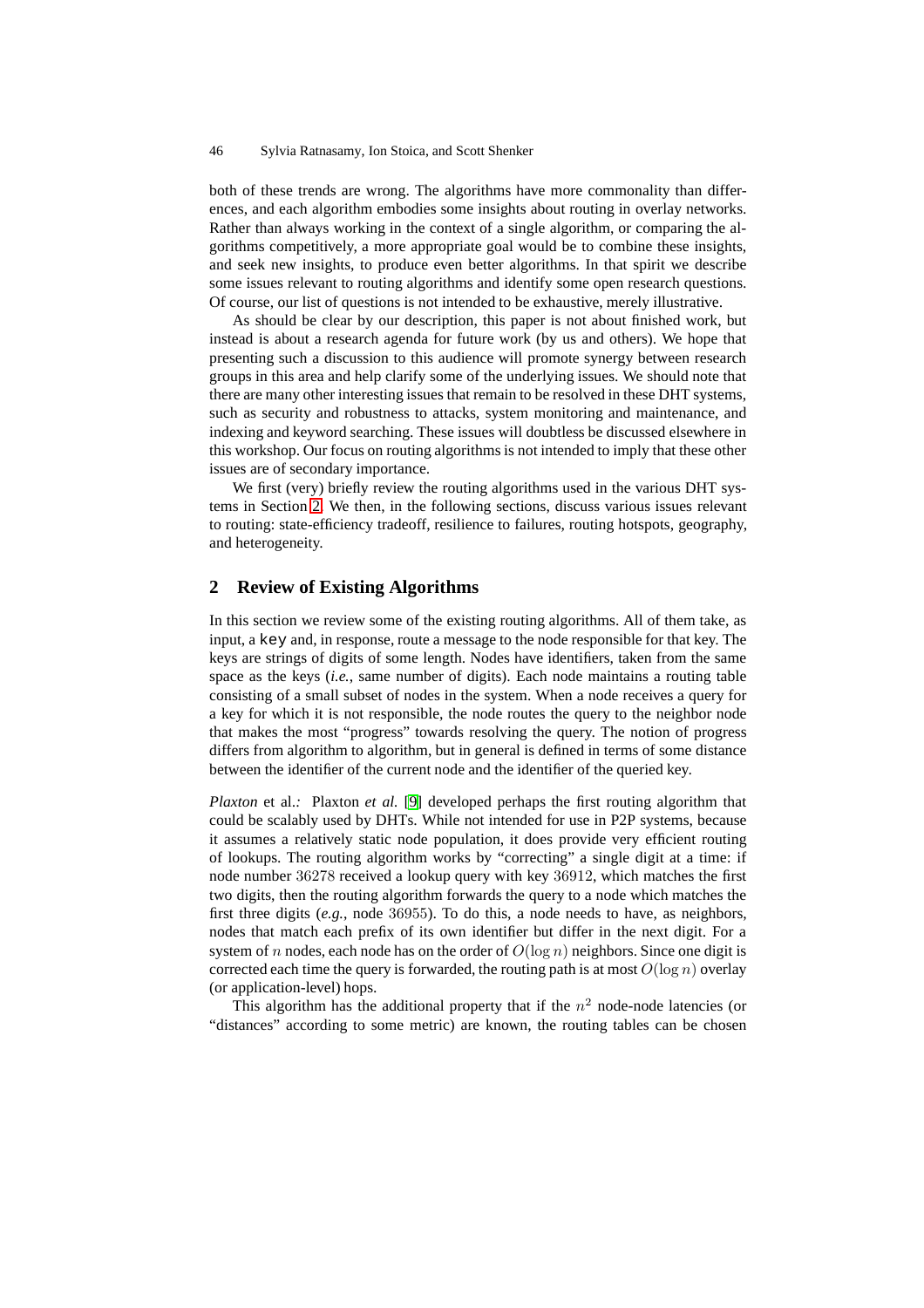to minimize the expected path latency and, moreover, the latency of the overlay path between two nodes is within a constant factor of the latency of the direct underlying network path between them.

*Tapestry:* Tapestry [\[15\]](#page-7-0) uses a variant of the Plaxton *et al.* algorithm. The modifications are to ensure that the design, originally intended for static environments, can adapt to a dynamic node population. The modifications are too involved to describe in this short review. However, the algorithm maintains the properties of having  $O(\log n)$  neighbors and routing with path lengths of *<sup>O</sup>*(log *<sup>n</sup>*) hops.

*Pastry:* In Pastry [\[6\]](#page-6-0), nodes are responsible for keys that are the closest numerically (with the keyspace considered as a circle). The neighbors consist of a *Leaf Set L* which is the set of  $|L|$  closest nodes (half larger, half smaller). Correct, not necessarily efficient, routing can be achieved with this leaf set. To achieve more efficient routing, Pastry has another set of neighbors spread out in the key space (in a manner we don't describe here). Routing consists of forwarding the query to the neighboring node that has the longest shared prefix with the key (and, in the case of ties, to the node with identifier closest numerically to the key). Pastry has  $O(\log n)$  neighbors and routes within  $O(\log n)$  hops.

*Chord:* Chord [\[14\]](#page-7-1) also uses a one-dimensional circular key space. The node responsible for the key is the node whose identifier most closely follows the key (numerically); that node is called the key's *successor*. Chord maintains two sets of neighbors. Each node has a *successor list* of *k* nodes that immediately follow it in the key space. Routing correctness is achieved with these lists. Routing efficiency is achieved with the *finger list* of *<sup>O</sup>*(log *<sup>n</sup>*) nodes spaced exponentially around the key space. Routing consists of forwarding to the node closest, but not past, the key; pathlengths are  $O(\log n)$  hops.

*CAN:* CAN chooses its keys from a *d*-dimensional toroidal space. Each node is associated with a hypercubal region of this key space, and its neighbors are the nodes that "own" the contiguous hypercubes. Routing consists of forwarding to a neighbor that is closer to the key. CAN has a different performance profile than the other algorithms; nodes have  $O(d)$  neighbors and pathlengths are  $O(dn^{\frac{1}{d}})$  hops. Note, however, that when  $d = \log n$ , CAN has  $O(\log n)$  peighbors and  $O(\log n)$  pathlengths like the that when  $d = \log n$ , CAN has  $O(\log n)$  neighbors and  $O(\log n)$  pathlengths like the other algorithms.

## **3 State-Efficiency Tradeoff**

The most obvious measure of the efficiency of these routing algorithms is the resulting pathlength. Most of the algorithms have pathlengths of  $O(\log n)$  hops, while CAN has longer paths of  $O(dn^{\frac{1}{d}})$ . The most obvious measure of the overhead associated with keeping routing tables is the number of peighbors. This isn't just a measure of the state keeping routing tables is the number of neighbors. This isn't just a measure of the state required to do routing but it is also a measure of how much state needs to be adjusted when nodes join or leave. Given the prevalence of inexpensive memory and the highly transient user populations in P2P systems, this second issue is likely to be much more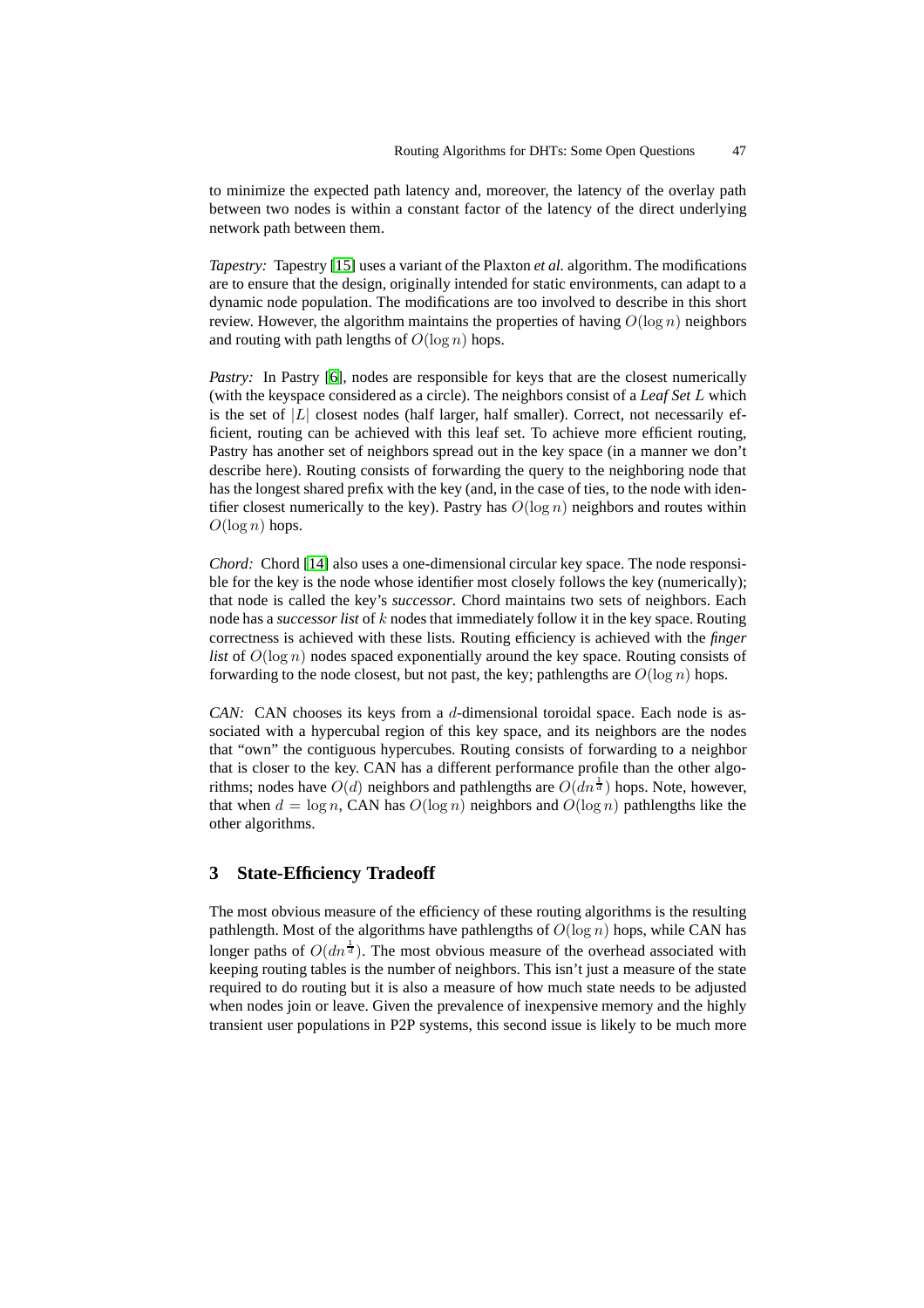important than the first. Most of the algorithms require  $O(\log n)$  neighbors, while CAN requires only  $O(d)$  neighbors.

Ideally, one would like to combine the best of these two classes of algorithms in hybrid algorithms that achieve short pathlengths with a fixed number of neighbors.

**Question 1** *Can one achieve <sup>O</sup>*(log *<sup>n</sup>*) *pathlengths (or better) with <sup>O</sup>*(1) *neighbors?*

One would expect that, if this were possible, that some other aspects of routing would get worse.

**Question 2** *If so, are there other properties (such as those described in the following sections) that are made worse in these hybrid routing algorithms?*

## **4 Resilience to Failures**

The above routing results refer to a perfectly functioning system with all nodes operational. However, P2P nodes are notoriously transient and the resilience of routing to failures is a very important consideration. There are (at least) three different aspects to resilience.

First, one needs to evaluate whether routing can continue to function (and with what efficiency) as nodes fail without any time for other nodes to establish other neighbors to compensate; that is the neighboring nodes know that a node has failed, but they don't establish any new neighbor relations with other nodes. We will call this *static resilience* and measure it in terms of the percentage of reachable key locations and of the resulting average path length.

**Question 3** *Can one characterize the static resilience of the various algorithms? What aspects of these algorithms lead to good resilience?*

Second, one can investigate the resilience when nodes have a chance to establish some neighbors, but not all. That is, when nodes have certain "special" neighbors, such as the *successor list* or the *Leaf Set*, and these are re-established after a failure, but no other neighbors are re-established (such as the *finger set*). The presence of these special neighbors allow one to prove the correctness of routing, but the following question remains:

**Question 4** *To what extent are the observed path lengths better than the rather pessimistic bounds provided by the presence of these special neighbors?*

Finally, one can ask how long it takes various algorithms to fully recover their routing state, and at what cost (measured, for example, by the number of nodes participating in the recovery or the number of control messages generated for recovery).

**Question 5** *How long does it take, on average, to recover complete routing state? And what is the cost of doing so?*

A related question is:

**Question 6** *Can one identify design rules that lead to shorter and/or cheaper recoveries?*

For instance, is symmetry (where the node neighbor relation is symmetric) important in restoring state easily? One could also argue that in the face of node failure, having the routing automatically send messages to the correct alternate node (*i.e.* the node that takes over the range of the identifier space that was previously held by the failed node) leads to quicker recovery.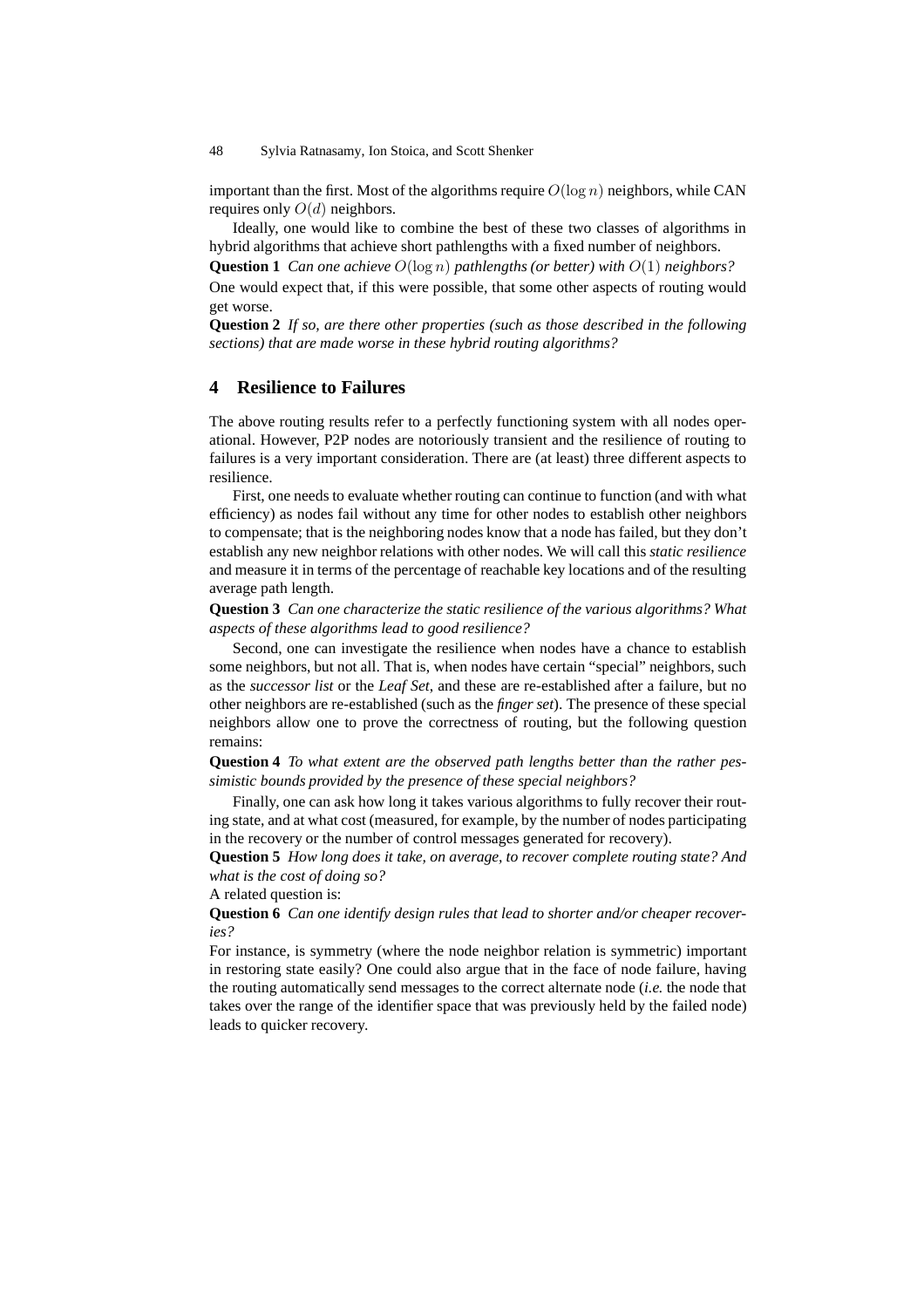#### **5 Routing Hot Spots**

When there is a hotspot in the query pattern, with a certain key being requested extremely often, then the node holding that key may become overloaded. Various caching and replication schemes have been proposed to overcome this *query hotspot* problem; the effectiveness of these schemes may vary between algorithms based on the fan-in at the node and other factors, but this seems to be a manageable problem. More problematic, however, is if a node is overloaded with too much routing traffic. These *routing hotspots* are harder to deal with since there is no local action the node can take to redirect the routing load. Some of the *proximity* techniques we describe below might be used to help here, but otherwise this remains an open problem.

**Question 7** *Do routing hotspots exist and, if so, how can one deal with them?*

## **6 Incorporating Geography**

The efficiency measure used above was the number of application-level hops taken on the path. However, the true efficiency measure is the end-to-end latency of the path. Because the nodes could be geographically dispersed, some of these application-level hops could involve transcontinental links, and others merely trips across a LAN; routing algorithms that ignore the latencies of individual hops are likely to result in high-latency paths. While the original "vanilla" versions of some of these routing algorithms did not take these hop latencies into account, almost all of the "full" versions of the algorithms make some attempt to deal with the geographic proximity of nodes. There are (at least) three ways of coping with geography.

*Proximity Routing:* Proximity routing is when the routing choice is based not just which neighboring node makes the "most" progress towards the key, but is also based on which neighboring node is "closest" in the sense of latency. Various algorithms implement proximity routing differently, but they all adopt the same basic approach of weighing progress in identifier space against cost in latency (or geography). Simulations have shown this to be a very effective tool in reducing the average path latency.

**Question 8** *Can one formally characterize the effectiveness of these proximity routing approaches?*

*Proximity Neighbor Selection:* This is a variant of the idea above, but now the proximity criterion is applied when choosing neighbors, not just when choosing the next hop.

**Question 9** *Can one show that proximity neighbor selection is always better than proximity routing? Is this difference significant?*

As mentioned earlier, if the  $n^2$  node-pair distances (as measured by latency) are known, the Plaxton/Tapestry algorithm can choose the neighbors so as to minimize the expected overlay path latency. This is an extremely important property, that is (so far) the exclusive domain of the Plaxton/Tapestry algorithms. We don't whether other algorithms can adopt similar approaches.

**Question 10** *If one had the full n*<sup>2</sup> *distance matrix, could one do optimal neighbor selection in algorithms other than Plaxton/Tapestry?*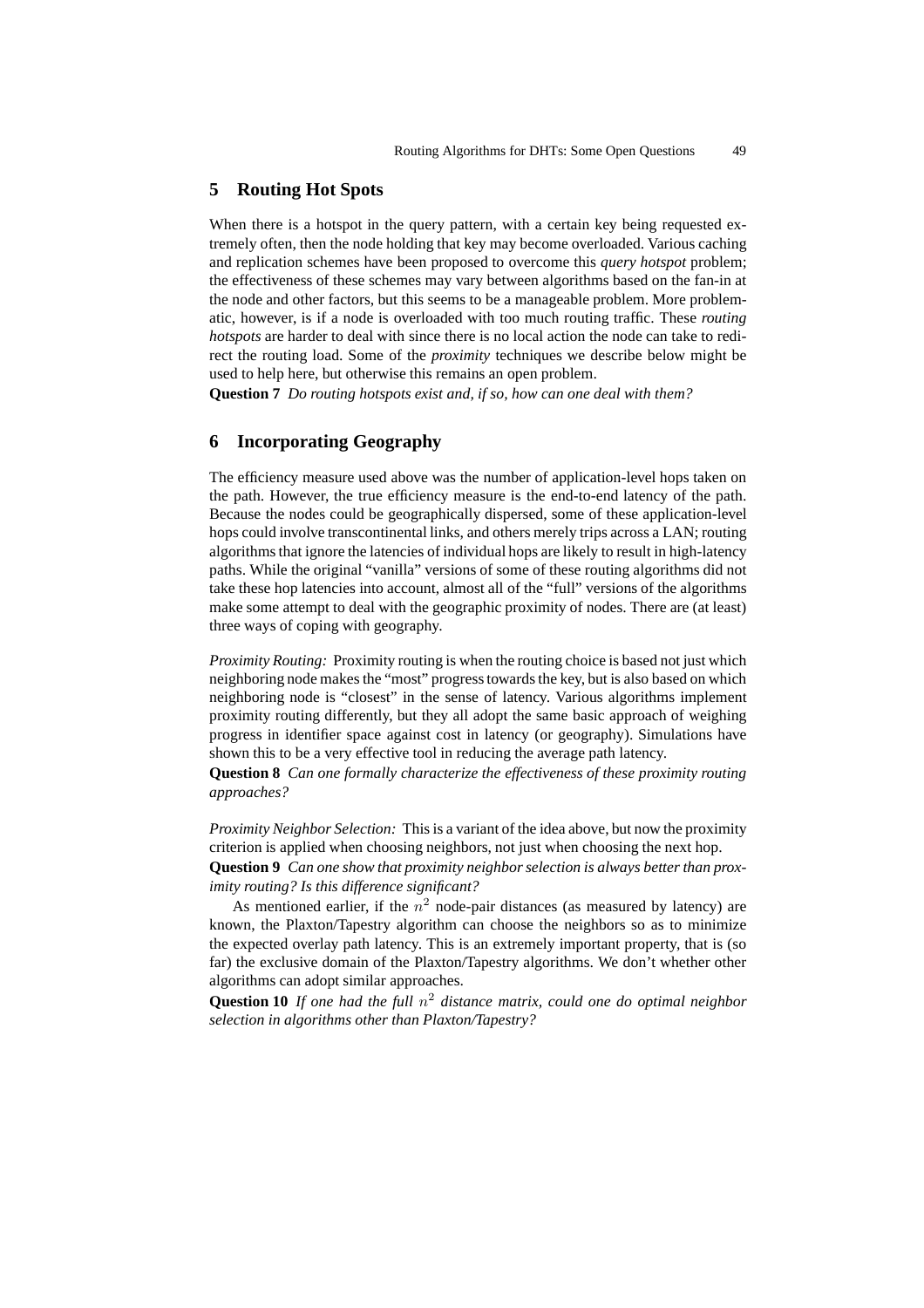*Geographic Layout:* In most of the algorithms, the node identifiers are chosen randomly (*e.g.* hash functions of the IP address, etc.) and the neighbor relations are established based solely on these node identifiers. One could instead attempt to choose node iden-tifiers in a geographically informed manner.<sup>[2](#page-5-0)</sup> An initial attempt to do so in the context of CAN was reported on in [\[12\]](#page-6-10); this approach was quite successful in reducing the latency of paths. There was little in the layout method specific to CAN, but the highdimensionality of the key space may have played an important role; recent work [\[8\]](#page-6-11) suggests that latencies in the Internet can be reasonably modeled by a *d*-dimension geometric space with  $d > 2$ . This raises the question of whether systems that use a one-dimensional key set can adequately mimic the geographic layout of the nodes.

**Question 11** *Can one choose identifiers in a one-dimensional key space that will adequately capture the geographic layout of nodes?*

However, this may not matter because the geographic layout may not offer significant advantages over the two proximity methods.

**Question 12** *Can the two* local *techniques of proximity routing and proximity neighbor selection achieve most of the benefit of* global *geographic layout?*

Moreover, these geographically-informed layout methods may interfere with the robustness, hotspot, and other properties mentioned in previous sections.

**Question 13** *Does geographic layout have an impact on resilience, hotspots, and other aspects of performance?*

## **7 Extreme Heterogeneity**

All of the algorithms start by assuming that all nodes have the same capacity to process messages and then, only later, add on techniques for coping with heterogeneity.<sup>3</sup> However, the heterogeneity observed in current P2P populations [\[13\]](#page-6-12) is quite extreme, with differences of several orders of magnitude in bandwidth. One can ask whether the routing algorithms, rather than merely *coping* with heterogeneity, should instead use it to their *advantage*. At the extreme, a star topology with all queries passing through a single hub node and then routed to their destination would be extremely efficient, but would require a very highly capable nub node (and would have a single point of failure). But perhaps one could use the very highly capable nodes as mini-hubs to improve routing. In another position paper here, some of us argue that heterogeneity can be used to make Gnutella-like systems more scalable. The question is whether one could similarly modify the current DHT routing algorithms to exploit heterogeneity:

**Question 14** *Can one redesign these routing algorithms to exploit heterogeneity?*

It may be that no sophisticated modifications are needed to leverage heterogeneity. Perhaps the simplest technique to cope with heterogeneity, one that has already been mentioned in the literature, is to *clone* highly capable nodes so that they could serve

<span id="page-5-0"></span><sup>2</sup> Note that geographic layout differs from the two above *proximity* methods in that here there is an attempt to affect the global layout of the node identifiers, whereas the proximity methods merely affect the local choices of neighbors and forwarding nodes.

<span id="page-5-1"></span><sup>&</sup>lt;sup>3</sup> The authors of [\[13\]](#page-6-12) deserve credit for bringing the issue of heterogeneity to our attention.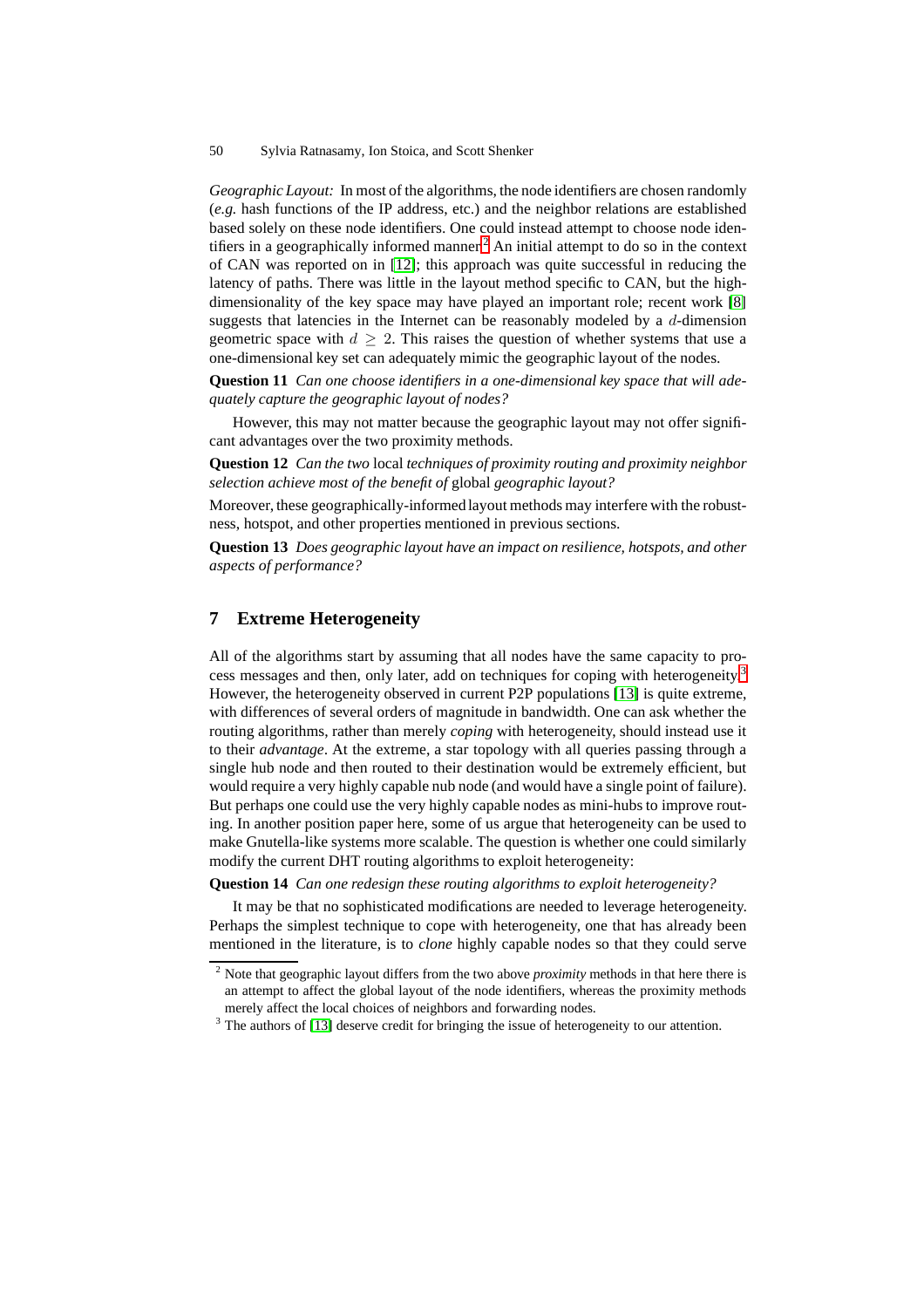as multiple nodes; *i.e.*, a node that was 10 times more powerful than other nodes could function as 10 virtual nodes.<sup>[4](#page-6-13)</sup> When combined with proximity routing and neighbor selection, cloning would allow nodes to route to themselves and thereby "jump" in key space without any forwarding hops.

**Question 15** *Does cloning plus proximity routing and neighbor selection lead to significantly improved performance when the node capabilities are extremely heterogeneous?*

#### <span id="page-6-7"></span>**References**

- [1] A. ROWSTRON, A-M. KERMARREC, M. C., AND DRUSCHEL, P. Scribe: The design of a large-scale event notification infrastructure. In *Proceedings of NGC 2001* (Nov. 2001).
- <span id="page-6-8"></span><span id="page-6-6"></span>[2] BASED CHAT, C. http://jxme.jxta.org/demo.html, 2001.
- [3] CABRERA, L. F., JONES, M. B., AND THEIMER, M. Herald: Achieving a global event notification service. In *Proceedings of the 8th IEEE Workshop on Hot Topics in Operating Systems (HotOS-VIII)* (Elmau/Oberbayern, Germany, May 2001).
- <span id="page-6-4"></span>[4] DABEK, F., KAASHOEK, M. F., KARGER, D., MORRIS, R., AND STOICA, I. Wide-area cooperative storage with CFS. In *Proceedings of the 18th ACM Symposium on Operating Systems Principles (SOSP '01)* (To appear; Banff, Canada, Oct. 2001).
- <span id="page-6-2"></span>[5] DRUSCHEL, P., AND ROWSTRON, A. Past: Persistent and anonymous storage in a peer-topeer networking environment. In *Proceedings of the 8th IEEE Workshop on Hot Topics in Operating Systems (HotOS 2001)* (Elmau/Oberbayern, Germany, May 2001), pp. 65–70.
- <span id="page-6-0"></span>[6] DRUSCHEL, P., AND ROWSTRON, A. Pastry: Scalable, distributed object location and routing for large-scale peer-to-peer systems. In *Proceedings of the 18th IFIP/ACM International Conference on Distributed Systems Platforms (Middleware 2001)W* (Nov 2001).
- <span id="page-6-3"></span>[7] KUBIATOWICZ, J., BINDEL, D., CHEN, Y., CZERWINSKI, S., EATON, P., GEELS, D., GUMMADI, R., RHEA, S., WEATHERSPOON, H., WEIMER, W., WELLS, C., AND ZHAO, B. OceanStore: An architecture for global-scale persistent storage. In *Proceeedings of the Ninth international Conference on Architectural Support for Programming Languages and Operating Systems (ASPLOS 2000)* (Boston, MA, November 2000), pp. 190–201.
- <span id="page-6-11"></span>[8] NG, E., AND ZHANG, H. Towards global network positioning. In *Proceedings of ACM SIGCOMM Internet Measurement Workshop 2001* (Nov. 2001).
- <span id="page-6-9"></span>[9] PLAXTON, C., RAJARAMAN, R., AND RICHA, A. Accessing nearby copies of replicated objects in a distributed environment. In *Proceedings of the ACM SPAA* (Newport, Rhode Island, June 1997), pp. 311–320.
- <span id="page-6-1"></span>[10] RATNASAMY, S., FRANCIS, P., HANDLEY, M., KARP, R., AND SHENKER, S. A scalable content-addressable network. In *Proc. ACM SIGCOMM* (San Diego, CA, August 2001), pp. 161–172.
- <span id="page-6-5"></span>[11] RATNASAMY, S., HANDLEY, M., KARP, R., AND SHENKER, S. Application-level Multicast using Content-Addressable Networks. In *Proceedings of NGC 2001* (Nov. 2001).
- <span id="page-6-10"></span>[12] RATNASAMY, S., HANDLEY, M., RICHARDKARP, AND SHENKER, S. Topologicallyaware overlay construction and server selection. In *Proceedings of Infocom '2002* (Mar. 2002).
- <span id="page-6-12"></span>[13] SAROIU, S., GUMMADI, K., AND GRIBBLE, S. A measurement study of peer-to-peer file sharing systems. In *Proceedings of Multimedia Conferencing and Networking* (San Jose, Jan. 2002).

<span id="page-6-13"></span><sup>&</sup>lt;sup>4</sup> This technique has already been suggested for some of the algorithms, and could easily be applied to the others. However, in some algorithms it would require alteration in the way the node identifiers were chosen so that they weren't tied to the IP address of the node.